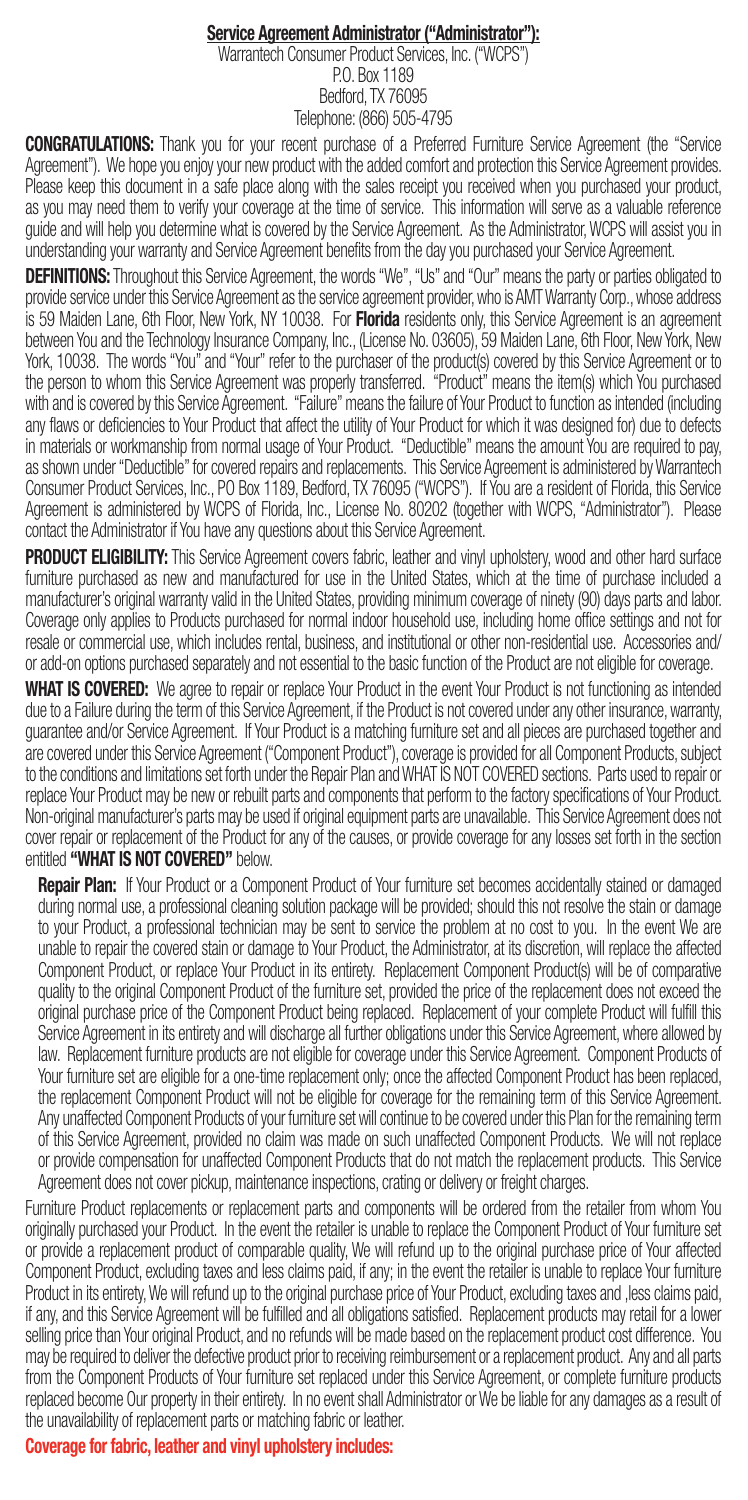- Accidental stains caused by:
	- Food and beverages
	- Nail polish and nail polish remover stains or damage
	- Human and pet body fluid stains (except perspiration, and hair or body oils)
	- Ballpoint ink pen stains
	- Accidental damage:
	- Punctures, rips and burns
- Breakage of frames, springs, sleeper mechanisms, reclining mechanisms, heating and vibrating mechanisms.

### Coverage for case goods and other hard surface furniture includes:

- Accidental stains caused by:
	- Food and beverages
	- Human and pet bodily fluids
	- Nail polish and nail polish remover stains or damage
	- Accidental damage:
	- Nail polish remover damage
	- Liquid marks or rings
	- Breakage
	- Gouges or chips that penetrate the finish exposing the substrate
	- Cigarette burns and heat marks
	- Checking, cracking, bubbling or peeling of finish caused by a specific incident
	- Breakage, chips, or scratches of glass or mirrors
	- Loss of silvering on mirrors
	- Failure of integral electrical components

#### DEDUCTIBLE: There is no Deductible required to obtain service on Your Product.

PLACE OF SERVICE: If Your Service Agreement includes In-Home/On-Site Service, We will arrange for Your Product to be serviced at Your residence, provided You have prepared the following provisions: (1) accessibility to the Product; (2) a non-threatening and safe environment; and (3) an adult over the age of 18 to be present for the period of time Our authorized technician is scheduled for service and while Our authorized technician is on Your property servicing Your Product. In the event it's necessary to continue certain repair services at the repair center, You may be required to ship/transport the Product to the designated repair center; in such circumstances, the shipping/transportation charges will be covered by this Service Agreement. In-Home/On-Site Service will be provided by the authorized service provider during regular business hours, local time, Monday through Friday, except holidays.

LIMIT OF LIABILITY: The total amount that We will pay for repairs made in connection with all claims that You make pursuant to this Service Agreement shall not exceed the original purchase price of Your Product, less taxes. In the event We make payments for repairs, which in the aggregate, are equal to the original purchase price of Your Product or We replace Your Product, We will have no further obligations under this Service Agreement. IN NO EVENT SHALL THE TOTAL OF ALL CLAIMS OR REPLACEMENT EXCEED THE ORIGINAL PRICE PAID BY YOU FOR THE COVERED PRODUCT.

#### WE SHALL NOT BE LIABLE FOR ANY INCIDENTAL OR CONSEQUENTIAL DAMAGES, INCLUDING BUT NOT LIMITED TO, PROPERTY DAMAGE, LOST TIME OR LOST DATA RESULTING FROM THE FAILURE OF ANY PRODUCT OR EQUIPMENT OR FROM DELAYS IN SERVICE OR THE INABILITY TO RENDER SERVICE. WE SHALL NOT BE LIABLE FOR ANY AND ALL PRE-EXISTING CONDITIONS THAT OCCUR PRIOR TO THE EFFECTIVE DATE OF THIS SERVICE AGREEMENT, INCLUDING INHERENT PRODUCT FLAWS.

#### SERVICE AGREEMENT TERMS:

Repair Plan: Coverage under this Plan begins on the date of product purchase or date of installation by the selling retailer (proof of installation date will be required if different from product purchase date) and continues for the period of time defined on Your sales receipt. This Service Agreement is inclusive of the manufacturer's warranty; it does not replace the manufacturer's warranty but provides certain benefits during the term of the manufacturer's warranty. During the manufacturer's warranty period, any parts, labor or on-site service or shipping costs covered by that warranty are the sole responsibility of the manufacturer; upon expiration of the shortest portion of the manufacturer's original parts and/or labor warranty, this Service Agreement continues to provide many of the manufacturer's benefits as well as certain additional benefits listed within this Service Agreement, and will furnish replacement parts and/or labor necessary to restore Your covered product to standard manufacturer's operating condition.

**IF YOUR PRODUCT NEEDS REPAIR:** If You need to file a claim under this Service Agreement, You must contact the Administrator at 1-866-505-4795 (available 24 hours a day) to obtain a repair authorization number prior to having any repairs made to Your Product. For on-line service or web chat, log onto www.WCPSOnLine.com. For faster service, please have Your proof of Product purchase (sales receipt) available when You contact the Administrator. THIS SERVICE AGREEMENT MAY BECOME VOID IF YOU MAKE UNAUTHORIZED REPAIRS OR CLEANINGS. When You receive authorization for repairs, the service representative will direct You to a designated service center. A copy of the proof of Product purchase (sales receipt), and a brief written description of the problem must accompany Your Product. We will not be liable for freight charges or damage due to improper packaging. Do not return Your Product to Your retailer unless so instructed by the Administrator. If Your Service Agreement expires during the time of an approved repair or replacement, this Service Agreement is extended until the repair or replacement has been completed.

THIS SERVICE AGREEMENT DOES NOT COVER ANY LOSS, REPAIRS, DEFECTS, STAINS OR DAMAGES CAUSED BY OR RESULTING FROM: (A) PRE-EXISTING CONDITIONS INCU…RRED OR KNOWN TO YOU (PRE-EXISTING MEANS A CONDITION THAT WITHIN ALL REASONABLE PROBABILITY RELATES TO THE FITNESS OF YOUR COVERED MERCHANDISE PRIOR TO CONTRACT ISSUANCE); (B) SERVICE OR REPLACEMENT OUTSIDE OF THE UNITED STATES OF AMERICA; (C) DOES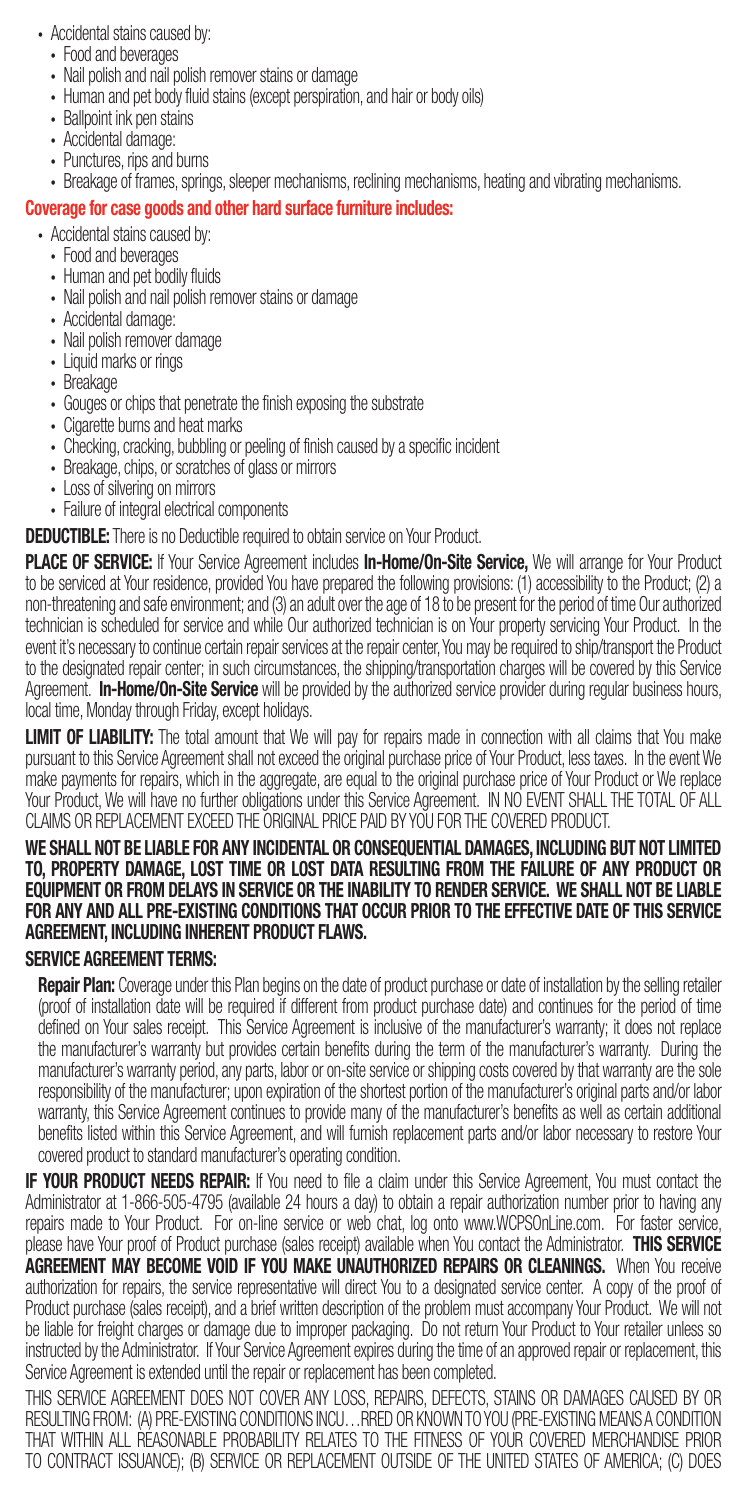NOT COVER FLOOR SAMPLES OR MERCHANDISE SOLD AS "CLEARANCE" OR "AS IS" AT THE TIME OF PURCHASE; (D) READY-TO-ASSEMBLE (RTA) FURNITURE; WICKER, RATTAN OR PVC FURNITURE; (E) FURNITURE THAT IS USED FOR COMMERCIAL, INSTITUTIONAL, OUTDOOR OR RENTAL PURPOSES; (F) DAMAGE OR ACCIDENTS DUE TO CAUSES BEYOND YOUR CONTROL SUCH AS ENVIRONMENTAL CONDITIONS OR EXPOSURE TO WEATHER CONDITIONS OR ACTS OF NATURE INCLUDING, BUT NOT LIMITED TO: COLLAPSE OR EXPLOSION; DIRT, EARTHQUAKE, FIRE, FLOODS, FREEZES, HAIL, LIGHTNING, MOISTURE OR WATER DAMAGE OF ANY KIND, WHETHER FROM FRESH WATER, SALTWATER OR OTHER WATER INTRUSION, NATURAL DISASTERS, NUCLEAR RADIATION, RADIOACTIVE CONTAMINATION, RIOT, SAND, SMOKE, SPILLAGE OF ANY KIND UNLESS OTHERWISE NOTED UNDER THE COVERAGE'S SECTION, STORMS, TORNADOS, WAR OR HOSTILE ACTION, WIND OR WINDSTORM, ETC.; (G) ABUSE, ACCIDENTAL DAMAGE (UNLESS OTHERWISE NOTED UNDER THE COVERAGE'S SECTION), ANIMAL OR INSECT INFESTATION, BENDING, CORROSION, FUNGUSM, INTENTIONAL PHYSICAL/MECHANICAL DAMAGE, MALICIOUS MISCHIEF, MISUSE, MOLD OR MILDEW, NEGLECT, NEGLIGENCE, PHYSICAL DAMAGE, THEFT OR MYSTERIOUS DISAPPEARANCE, VANDALISM, ROT, RUST, WARPING, ETC. TO THE COVERED PRODUCT OR ANY COMPONENT PRODUCT OF YOUR FURNITURE SET; (H) ACCIDENTS, INTENTIONAL OR ACCIDENTAL DAMAGE, BY THIRD PARTIES (E.G., ANY INDEPENDENT CONTRACTS, SUCH AS BUT NOT LIMITED TO PLUMBER, PAINTER OR OTHER SERVICE OR MAINTENANCE PERSONNEL; (I) UNAUTHORIZED REPAIRS OR MODIFICATIONS; (J) REPAIRS TO PRODUCTS<br>OR ATTACHMENTS NOT LISTED ON THE SERVICE AGREEMENT PURCHASE DOCUMENTATION OR BILL OF SALE; (K) REPLACEMENT COSTS FOR LOST PARTS OR COMPONENTS NOT ORIGINALLY COVERED BY THE MANUFACTURER'S WARRANTY OR ARE CONSIDERED EXPENDABLE OR CONSUMER REPLACEABLE ITEMS OR ANY NON-OPERATING OR DECORATIVE PARTS OR ANY NON-MOTOR DRIVEN MECHANICAL PARTS, INCLUDING BUT NOT LIMITED TO PLASTIC PARTS, OR OTHER PARTS SUCH AS FINISH DEFECTS, FRAMES, GLASS, HANDLES, HINGES, KNOBS, LATCHES, LIGHTS, MOLDINGS, ORNAMENTATION, PAINT, PLASTIC BODY OR MOLDING, SHELVES, SUPPORTS, SUSPENSION, ETC.; (L) CLOCK MECHANISMS; (M) COST OF PREVENTATIVE MAINTENANCE, OR GENERAL MAINTENANCE AND CLEANING; (N) CLEANINGS OR ANY REPAIR COVERED BY A MANUFACTURER WARRANTY, ANOTHER SERVICE AGREEMENT OR OTHER INSURANCE; (O) ANY REPAIRS OR PARTS COVERED BY A REPAIR FACILITY OR MANUFACTURER RECALL, WARRANTY OR REWORK TO REPAIR DESIGN OR COMPONENT DEFICIENCIES, IMPROPER CONSTRUCTION, MANUFACTURER ERROR, ETC. REGARDLESS OF THE MANUFACTURER'S OR REPAIR FACILITY'S ABILITY TO PAY FOR SUCH REPAIRS; (P) ANY RESULTANT MALFUNCTION OR DAMAGE OF OR TO AN OPERATING PART OF THE COVERED PRODUCT FROM FAILURE TO PROVIDE MANUFACTURER'S RECOMMENDED MAINTENANCE OR OPERATION/STORAGE OF THE COVERED PRODUCT IN CONDITIONS OUTSIDE MANUFACTURER SPECIFICATIONS OR USE OF A COVERED PRODUCT IN SUCH A MANNER AS WOULD VOID COVERAGE UNDER THE MANUFACTURER'S WARRANTY OR THAT ARE USED IN A MANNER INCONSISTENT WITH THE DESIGN OF THE EQUIPMENT OR MANUFACTURER INSTRUCTIONS OR SPECIFICATIONS; (Q) STAINS, SOILING OR DAMAGE RESULTING FROM EVERYDAY USE OR WHICH HAS BUILT UP OVER TIME, (E.G. HAIR, BODY OR SUNTAN OILS AND/OR LOTIONS) OR SIGNS OF SOILING INCLUDE DARKENED AREAS WHERE THE BODY COMES INTO CONTACT WITH THE FURNITURE (THESE DARKENED AREAS ARE SIGNS OF SOIL BUILD-UP); (R) DAMAGE DUE TO HARSH OR CORROSIVE CHEMICALS; ACIDS, INCLUDING WITHOUT LIMITATION, DYES AND INKS (EXCEPT BALLPOINT), FERTILIZER, BLEACH, OR GUM; (S) PET DAMAGE (EXCEPT BODILY FLUIDS AS OUTLINED UNDER THE COVERAGE'S SECTION); (T) COLOR LOSS OR CRACKING AND PEELING ON ANY LEATHER OR VINYL; (U) STAINS OR DAMAGE CAUSED BY INCONTINENCE; (V) SUN FADE OR DIRECT EXPOSURE TO SUNLIGHT, BRIGHT LIGHT OR EXTREME HEAT; (W) STONE OR SAND ABRASION; (X) ODORS; (Y) EXTREME TEMPERATURE OR HUMIDITY CHANGES; (Z) FABRICS WITH "X" CLEANING CODES AND NON-COLORFAST FABRICS AND LEATHERS; (AA) FURNITURE THAT HAS BEEN NEGLECTED, ABUSED OR IS IN AN UNSERVICEABLE CONDITION; (AB) STAINS, COLOR LOSS OR DAMAGE RESULTING FROM CLEANING METHODS OR PRODUCTS (DETERGENTS, ABRASIVES OR OTHER HARSH CLEANING AGENTS) OTHER THAN THOSE RECOMMENDED BY THE FURNITURE MANUFACTURER; (AC) WEAR RELATED ISSUES, SUCH AS BUT NOT LIMITED TO, FADING, WEAR, SEAM SEPARATION, STRESS TEARS, LOSS OF FOAM RESILIENCY, PILLING OR FRAYING OF ANY FABRIC ON ALL TYPES OF FURNITURE; (AD) SPLITS OR BI-CAST LEATHER; (AE) VARIATION OF THE COLOR, OR GRAINING OF WOOD OR WOOD PRODUCTS, MARBLE OR LEATHER; SPLIT LEATHERS USED IN SEAT CUSHIONS, BACK CUSHIONS OR TOP OR INSIDE ARM AREAS; NATURAL MARKINGS ON LEATHER, SUCH AS, HEALED SCARS, INSECT BITES, BRAND MARKS OR WRINKLES, OR SUEDE, AND LEATHERS WITH EMBOSSED PATTERNS OTHER THAN THOSE STIMULATING NATURAL COWHIDE; NON-BOVINE LEATHERS; NUBUCK AND OTHER BUFFED LEATHERS; (AF) PICK-UP AND DELIVERY OF PRODUCTS TO AND FROM A CLIENT LOCATION; (AG) LOSS OR DAMAGE TO THE COVERED PRODUCT WHILE IN THE COURSE OF TRANSIT; (AH) DAMAGE OCCURRING PRIOR TO OR DURING DELIVERY OR WHILE FURNITURE IS BEING MOVED BETWEEN RESIDENCES OR INTO OR OUT OF STORAGE; (AI) IMPROPER OR INADEQUATE STORAGE; (AJ) DAMAGE, WARPING, BENDING OR RUSTING OF ANY KIND TO THE HOUSING, CABINETRY, SUPPORTS, OUTSIDE CASING OR FRAME OF THE PRODUCT; (AK) DESIGN DEFICIENCY; (AL) PRODUCTS WITH SAFETY FEATURE(S) REMOVED, BYPASSED, DISABLED OR ALTERED OR REPAIRS TO PRODUCTS WITH ALTERED OR MISSING SERIAL NUMBERS; (AM) REMOVAL, INSTALLATION, REINSTALLATION, UNAUTHORIZED REPAIRS, ETC., OF ANY COMPONENT PRODUCT OF YOUR FURNITURE SET OR COVERED PRODUCT INCLUDING BUT NOT LIMITED TO ADJUSTMENTS, ALTERATIONS, MANIPULATION OR MODIFICATIONS MADE BY ANYONE OTHER THAN AN AUTHORIZED SERVICE TECHNICIAN; (AN) NON-FAILURE PROBLEMS INCLUDING BUT NOT LIMITED TO NOISES, SQUEAKS, ETC. OR OPERATIONAL ERRORS ON THE PART OF THE CONSUMER; USER EDUCATION, SET UP ADJUSTMENTS; (AO) LIABILITY OR DAMAGE TO PROPERTY, OR INJURY, OR DEATH TO ANY PERSON ARISING OUT OF THE OPERATION, MAINTENANCE OR USE OF THE COVERED PRODUCT.

IF YOUR COVERED PRODUCT EXPERIENCES DAMAGE THAT IS EXCLUDED FROM COVERAGE UNDER THIS SECTION OR IN THE EVENT OF A REPAIR INCIDENT WHEREIN THERE IS A "NO PROBLEM FOUND" DIAGNOSIS FROM THE MANUFACTURER OR A MANUFACTURER-AUTHORIZED REPAIR SOURCE, THEN YOU ARE RESPONSIBLE FOR ALL REPAIR COSTS INCLUDING SHIPPING COSTS AND/OR THE COST OF ON-SITE SERVICE.

**OUR RIGHT TO RECOVER PAYMENT:** If You have a right to recover against another party for anything We have paid under this Service Agreement, Your rights shall become Our rights. You shall do whatever is necessary to enable Us to enforce these rights. We shall recover only the excess after You are fully compensated for Your loss.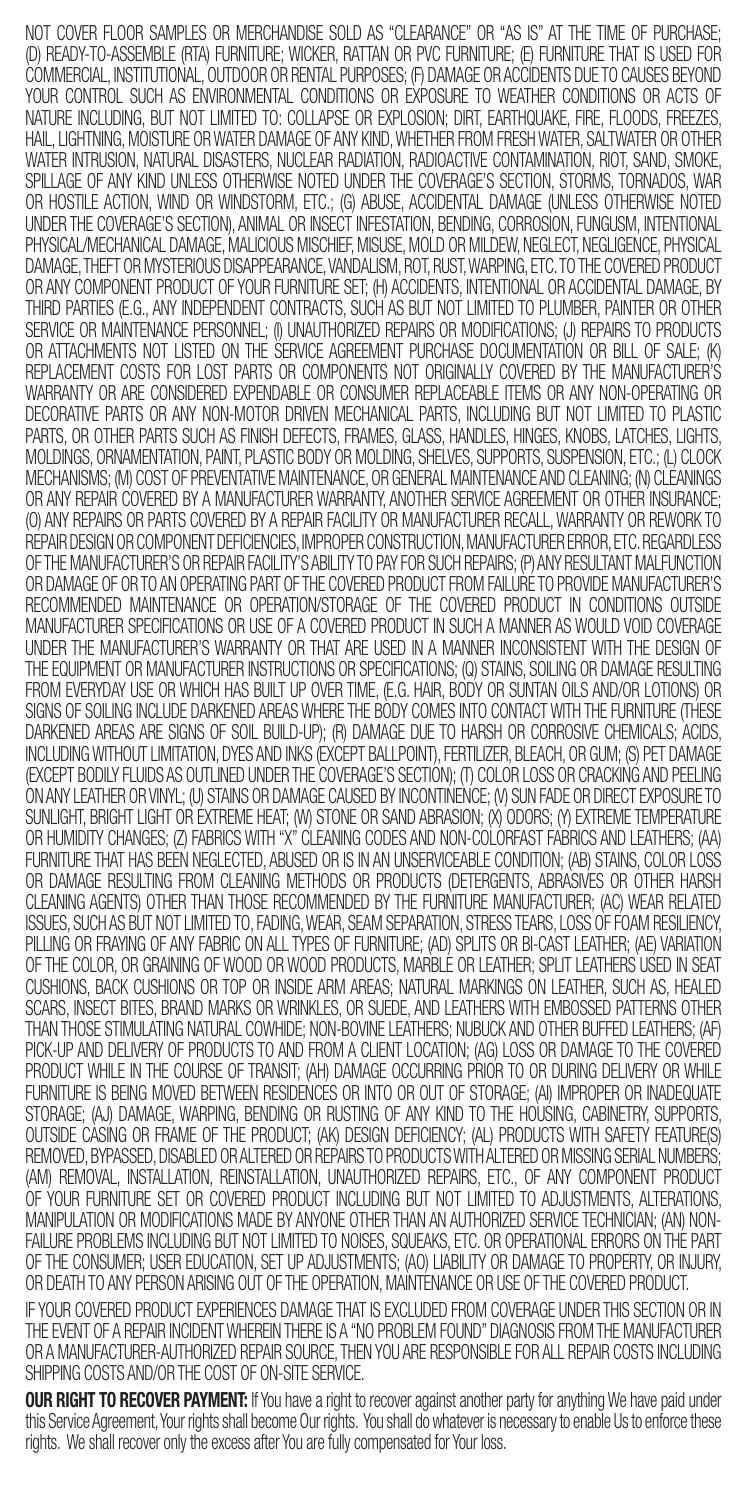CANCELLATION: You may cancel this Service Agreement by informing the selling dealer/retailer of your cancellation request within 30 days of the purchase of the Service Agreement and you will receive a 100% refund of the full purchase price of Your Service Agreement. If your cancellation request is made more than 30 days from the date of purchase, You will receive a pro-rata refund of the Service Agreement purchase price, less the cost of repairs made (if any), and less an administrative fee not to exceed 10% of the Service Agreement purchase price or \$25.00, whichever is less, unless otherwise provided by state law.

If we cancel this Service Agreement, We must provide you with a written notice at least 15 days prior to cancellation at your last known address, with the effective date for the cancellation and the reason for cancellation. If We cancel this Service Agreement, You will receive a refund based upon one hundred percent (100%) of the unearned pro rata purchase price of this Service Agreement.

**GUARANTY:** This is not an insurance policy. We have obtained an insurance policy to insure Our performance under this Service Agreement. Should We fail to pay any claim or fail to replace the Product covered under this Service Agreement within sixty (60) days after the Product has been returned or, in the event You cancel this Service Agreement, and We fail to refund the unearned portion of the Service Agreement price, You are entitled to make a direct claim against the insurer, Wesco Insurance Company, at 866-505-4048 or 59 Maiden Lane, 6th Floor, New York, NY 10038.

**IMPORTANT CONSUMER INFORMATION:** If Your Product is exchanged by the manufacturer or retailer, You must advise the Administrator in writing at P.O. Box 1189, Bedford, TX 76095 Attn: Data Entry or call 1-877-548-1729 with the date of exchange, make, model, and serial number of the replacement product within 10 days of the exchange. In the event of such exchange, the coverage period shall not exceed the original contract expiration date. This Service Agreement is not renewable and may not be transferred. The cancellation provisions in this agreement only apply to the original purchaser of this Service Agreement.

This Service Agreement, including the terms, conditions, limitations, exceptions and exclusions, and the sales receipt for Your Product, constitutes the entire agreement and no representation, promise or condition not contained herein shall modify these items, except as required by law.

# STATE DISCLOSURES

Regulation of Service Agreements may vary widely from state to state. Any provision within this Service Agreement which conflicts with the laws of the state where You live shall automatically be considered to be modified in conformity with applicable state laws and regulations as set forth below. The following state specific requirements apply if Your Service Agreement was purchased in one of the following states and supersede any other provision within Your Service Agreement terms and conditions to the contrary.

**Alabama only:** If Your cancellation request is made more than 30 days from the date of purchase. We will refund the unearned portion of its full purchase price. However, We will retain an administrative fee of \$25.00. Any refund may be credited to any outstanding balance of Your account and the excess, if any, returned to You. A 10% penalty per month will be added to a refund that is not paid or credited within 45 days after return of the Service Agreement to Us. In the event We cancel this Service Agreement, We will mail a written notice to You at Your last known address at least 5 days prior to cancellation with the effective date for the cancellation and the reason for cancellation. But, We are not required to mail You written notice if the reason for cancellation is nonpayment of the Provider fee or a material misrepresentation by You to the Provider relating to the covered property or its use. AMT Warranty Corp. is the Provider under this Service Agreement.

Arizona only: CANCELLATION - You may cancel this Service Agreement at any time prior to the expiration date by sending written notice to the Administrator, Warrantech Consumer Product Services, Inc. at P.O. Box 1189, Bedford, TX 76095. You will receive a pro-rata refund, less a \$25.00 administrative fee for cancellation of the Service Agreement. However, no claims incurred or paid will be subtracted from this refund. WHAT IS NOT COVERED - We shall not provide coverage only for those specifically listed items in the "WHAT IS NOT COVERED" section. "Pre-existing conditions" is deleted and replaced with: conditions that were caused by You or known by You prior to purchasing this Service Agreement.

California only: This Service Agreement may be cancelled by the Service Agreement holder for any reason, including, but not limited to, the Product covered under this Service Agreement being sold, lost, stolen or destroyed. If You decide to cancel Your Service Agreement, and cancellation notice is received by the Administrator within thirty (30) days for a home appliance or a home electronic or within sixty (60) days for all other products of the date you received the Service Agreement, and you have made no claims against the Service Agreement, you will be refunded the full Service Agreement price; or if your Service Agreement and cancellation notice is cancelled by written notice after thirty (30) days for a home appliance or a home electronic or within sixty (60) days for all other products from the date you received this Service Agreement, you will be refunded a pro-rated amount of the Service Agreement price, less any claims paid, less an administrative fee of ten percent (10%) of the Service Agreement price or \$25, whichever is less, unless otherwise precluded by law.

Warrantech Consumer Product Services, Inc. (License No. SA-1) is the Service Agreement Administrator and AMT Warranty Corp. (License No. SA-42) is the Obligor for this Service Agreement.

Connecticut only: In the event of a dispute with Administrator, You may contact The State of Connecticut, Insurance Department, P.O. Box 816, Hartford, CT 06142-0816, Attn: Consumer Affairs. The written complaint must contain a description of the dispute, the purchase or lease price of the product, the cost of repair of the product and a copy of the warranty Service Agreement. You may cancel Your Service Agreement if the covered product is sold, lost, stolen, or destroyed. CANCELLATION - If We cancel this Service Agreement for non-payment, We must provide You with a written notice at least 10 days prior to cancellation at Your last known address, with the effective date for the cancellation and the reason for cancellation. If We cancel this Service Agreement for any other reason, We must provide You with a written notice at least 30 days prior to cancellation at Your last known address, with the effective date for the cancellation and the reason for cancellation. SERVICE AGREEMENT HOLDER'S RESPONSIBILITY: It is the responsibility of the Service Agreement holder to follow the manufacturer's specifications for the use and care/maintenance of the **Covered Product**.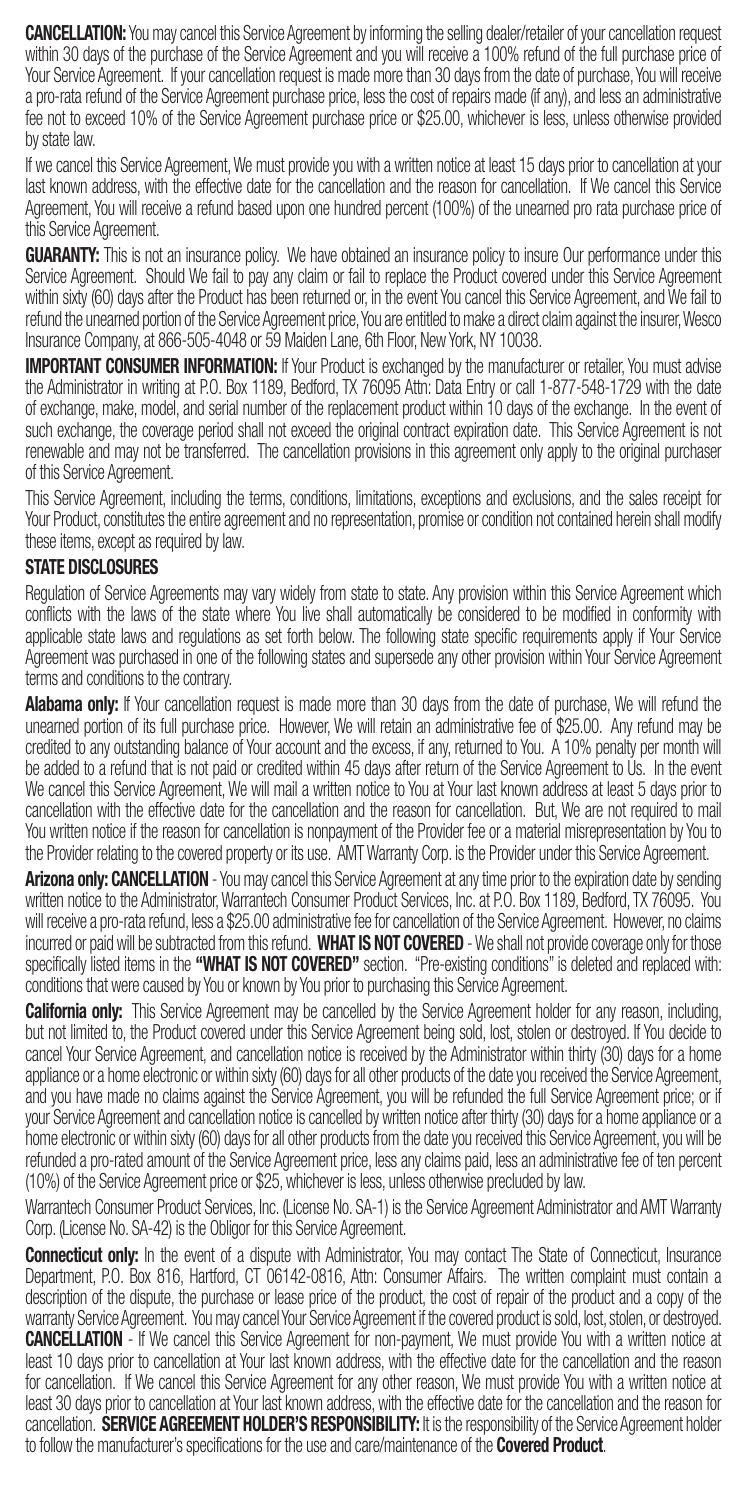Florida only: This Service Agreement is between the Provider, Technology Insurance Company, Inc. (License No. 03605) and You, the purchaser. You may cancel Your Service Agreement by informing the selling dealer or the Administrator, WCPS of Florida, Inc. (License No. 80202) of Your cancellation request. In the event the Service Agreement is canceled by You, return of the premium shall be based upon ninety percent (90%) of the unearned pro-rata premium less any claims that have been paid or less the cost of repairs made on Your behalf. In the event the Service Agreement is canceled by the Administrator or Provider, return of the premium shall be based upon one hundred percent (100%) of the unearned pro-rata premium. The rates charged to You for this Service Agreement are not subject to regulation by the Florida Office of Insurance Regulation.

Georgia only: You may cancel this Service Agreement at anytime by notifying the Administrator in writing whereupon the Administrator will refund the unearned pro-rata purchase price. The Administrator may not cancel this Service Agreement except for fraud, material misrepresentation, or nonpayment by You. Notice of such cancellation will be in writing and given at least 30 days prior to cancellation. This Service Agreement will be interpreted and enforced according to the laws of the state of Georgia. In no event will claims be deducted from a refund. WHAT IS NOT COVERED: Letter (A) is deleted and replaced with the following: A) Any and all pre-existing conditions known to you that occur prior to the effective date of this Service Agreement. Any reference to Pre-existing conditions within this Service Agreement is amended as follows: Pre-existing conditions known to You. The following amends the IF YOUR PRODUCT NEEDS REPAIR section of this Service Agreement: This Service Agreement will not become void if You make unauthorized repairs or cleanings. However, this Service Agreement will provide no coverage if you make unauthorized repairs or cleanings.

**Illinois only:** Covered items must be in place and in good operating condition on the effective date of coverage and become inoperative due to normal wear and tear after the effective date of this Service Agreement. The Service Agreement Holder may cancel the Service Agreement at any time. If the Service Agreement Holder elects cancellation, We may retain a cancellation fee not to exceed the lesser of 10% of the Service Agreement price or \$50.00. The Service Agreement may be cancelled within 30 days after its purchase if no service has been provided and a full refund of the Service Agreement purchase price, less the cancellation fee, will be paid to the Service Agreement Holder. The Service Agreement may be cancelled at any other time and a pro-rata refund of the Service Agreement purchase price for the unexpired term of the Service Agreement, as measured by the number of days still remaining on the Service Agreement, less the value of any service received and any cancellation fee stated in the Service Agreement will be paid to the Service Agreement Holder.

**Indiana only:** Your proof of payment to the issuing vendor for this Service Agreement shall be considered proof of payment to the insurance company which guarantees Our obligations to You, providing such insurance was in effect at the time You purchased the Service Agreement.

Missouri only: If your cancellation request is made more than 30 days from the date of purchase, You will receive a pro-rata refund of the Service Agreement purchase price. No cancellation fee will apply. In no event will claims paid be deducted from a cancellation refund.

Nebraska only: If We cancel this Service Agreement, We must provide You with a written notice at least 30 days prior to cancellation at Your last known address, with the effective date for the cancellation and the reason for cancellation.

Nevada only: The following amends the CANCELLATION and IMPORTANT CONSUMER INFORMATION sections of this Service Agreement. This Service Agreement is not renewable. These provisions apply only to the original purchaser of the Service Agreement. You may cancel this Service Agreement at anytime by notifying the Administrator in writing. If You have made no claim and Your request for cancellation is within 60 days, the full price You paid for the Service Agreement will be refunded and no administrative fee will be deducted. If You have made a claim under the Service Agreement, or if Your request is beyond the first 60 days, You will be entitled to a pro-rata refund of the unearned Service Agreement fee, less a \$25.00 administrative fee. If Your Service Agreement was financed, the outstanding balance will be deducted from any refund, however, You will not be charged for claims paid or repair service fees. If You cancel this Service Agreement and the refund is not processed within 45 days, a 10% penalty will be added to the refund for every 30 days the refund is not paid. The Provider of this Service Agreement may cancel this Service Agreement within 70 days from the date of purchase for any reason. After 70 days, the Provider may only cancel this Service Agreement for fraud, material misrepresentation, nonpayment by You or a substantial breach of duties by You relating to the covered property or its use. If the Provider cancels Your Service Agreement You will be entitled to a pro-rata refund of the unearned Service Agreement fee, no administrative fee will be deducted. In the event the Provider cancels this Service Agreement, written notice will be sent to Your last known address at least 15 days prior to cancellation with the effective date. In no event will claims be deducted from any refund. The following amends the **IF YOUR PRODUCT NEEDS REPAIR** section of this Service Agreement: This Service Agreement will not become void if You make unauthorized repairs or cleanings. However, unauthorized repairs or cleanings will not be covered under this Service Agreement."

New Mexico only: You may return this Service Agreement within 20 days of the date this Service Agreement was mailed to You or within 10 days if the Service Agreement was delivered to You at the time of sale. If You made no claim, the Service Agreement is void and the full purchase price will be refunded to You. A 10% penalty per month will be added to a refund that is not made within 60 days of Your return of the Service Agreement. These provisions apply only to the original purchaser of the Service Agreement. In the event We cancel this Service Agreement, We will mail a written notice to You at Your last known address at least 15 days prior to cancellation with the effective date for the cancellation and the reason for cancellation. The Provider of this Service Agreement may cancel this Service Agreement within 70 days from the date of purchase for any reason. After 70 days, the Provider may only cancel this Service Agreement for fraud, material misrepresentation, nonpayment by You or a substantial breach of duties by You relating to the covered property or its use.

New York and South Carolina only: You may return this Service Agreement within 20 days of the date this Service Agreement was mailed to You or within 10 days if the Service Agreement was delivered to You at the time of sale. If You made no claim, the Service Agreement is void and the full purchase price will be refunded to You. A 10% penalty per month will be added to a refund that is not made within 45 days of Your return of the Service Agreement. These provisions apply only to the original purchaser of the Service Agreement. In the event We cancel this Service Agreement, We will mail a written notice